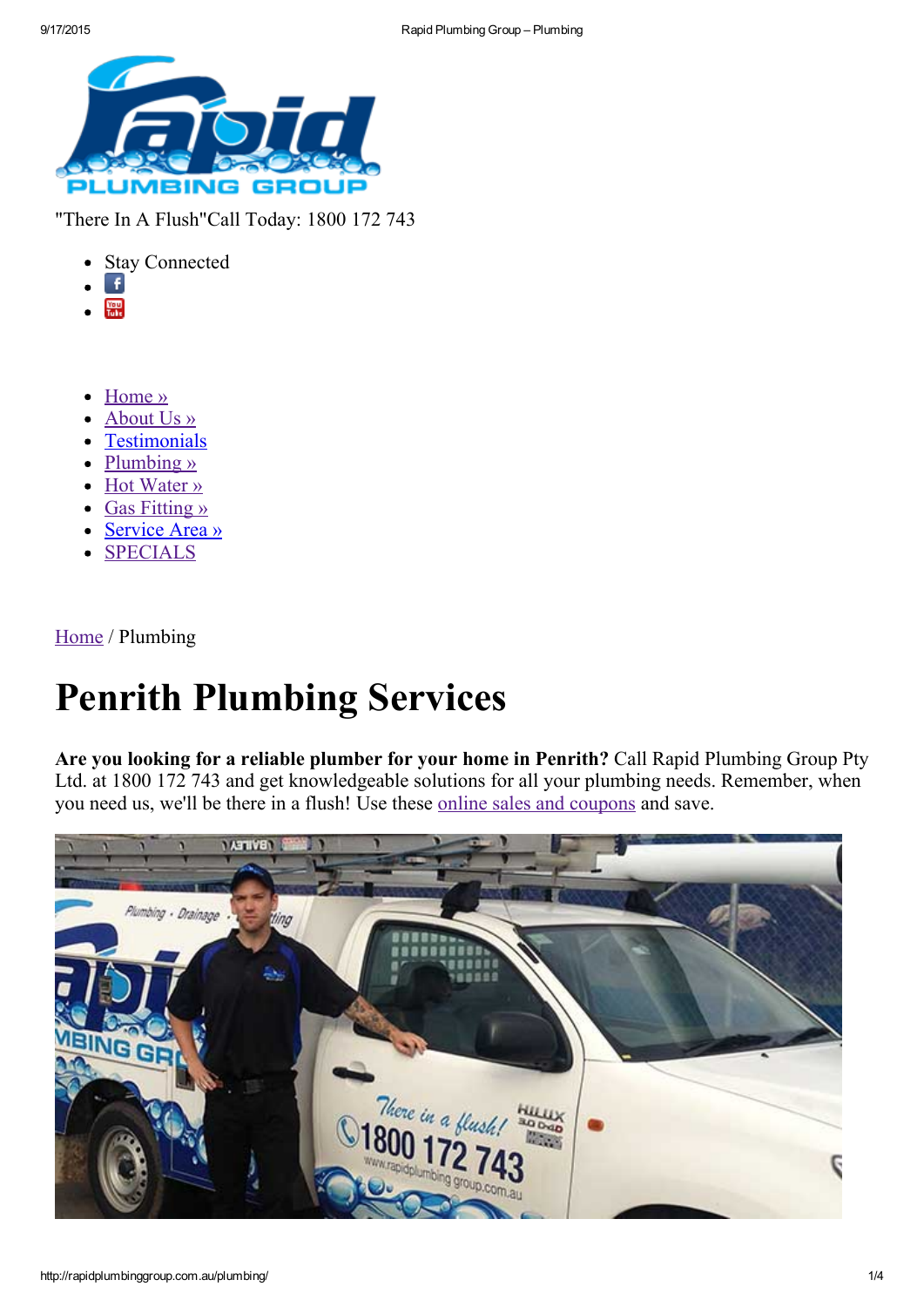The plumbing in your home is truly the most critical system that adds convenience and functionality to your daily life. When issues strike, this is an inconvenience for any homeowner. At Rapid Plumbing Group Pty Ltd., we take every plumbing complication seriously.

Read to see what our [happy](http://rapidplumbinggroup.com.au/testimonials/) s say about us here.

### What is a plumbing emergency?

There are many types of plumbing emergencies that can occur in the home. A few of the most common are:

- Pipe leaks.
- Frozen pipes.
- Blocked drains.
- Blocked toilets.
- Tap malfunctions.

While some of these problems can be minor, they tend to enter the emergency category when they begin to cause damage to your home, they cannot be fixed by a regular plunger, they cause a disruption to your daily routine, or they disrupt the proper function of your piping system.

If you encounter any of the above problems, the first step you should take is to turn off your water system by shutting off the main valve. This will stop the flow of water and cease any damage that may begin to occur. Once done, give our experts a call and let us solve your plumbing issues in no time.

#### What are water leak detection services?

In a plumbing emergency, even after you shut off the main valve to your water supply, the meter will continue to run. This is a clear sign that you have a water leak somewhere in your home. The trick is to find it.

A professional technician is fully equipped to handle this problem by utilizing specialized tools and experience in water leak detection. When dispatched to your residence, our professionals will utilize tools to locate the leaking piping that could be either within your home or underground.

Water leak detection is a great way to find the leak quickly before it causes anymore damage or inconvenience.

### How are blocked toilets resolved?

One very common plumbing emergency is a blocked toilet that simply cannot be resolved with a regular plunger. This type of blockage results from something being lodged deeply within the pipe. Professional technicians resolve this problem by using what is called a "snake," by lodging it into the piping system to remove the blockage.

If the blockage results from something more severe, such as sewage backup, our technicians may use more specialized techniques such as water jetting. The water jetting technique is essentially the use of an extremely high pressure jet stream of water that cleans out the pipes effectively.

## Professional Services Guaranteed

We at Rapid Plumbing Group Pty Ltd have years of experiencing even the most severe plumbing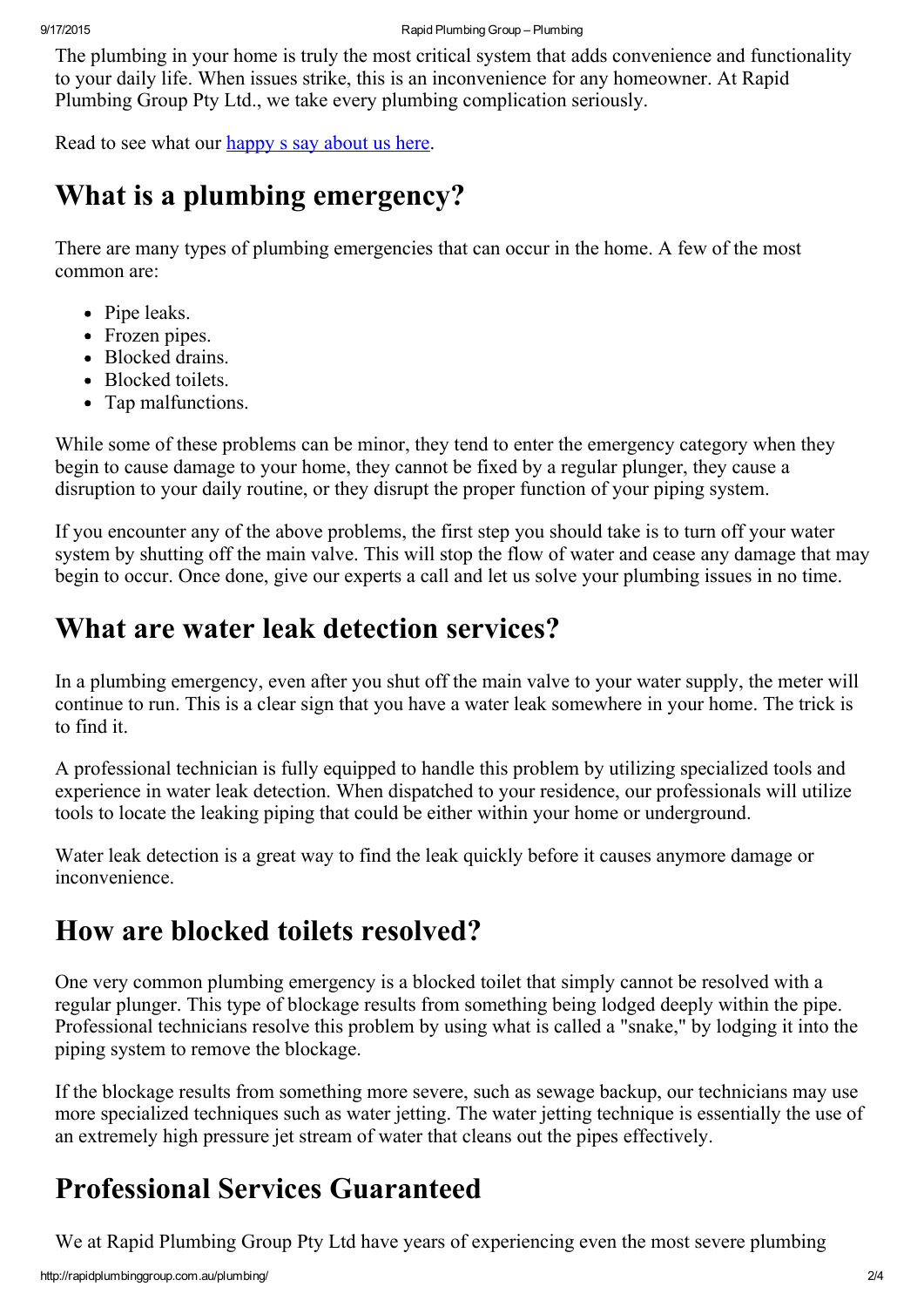problems. Our professional maintenance crew can be promptly dispatched to your home to resolve any problem that you may have, or to simply perform a maintenance check that can increase the effectiveness of your plumbing system and prevent future problems.

For quick service, just give us a call today at 1800 172 743! With lifetime warranty on our labor, you can rest easy knowing that your plumbing services are of the highest quality.

#### Receive a fast free quote!

Name \*

Email \*

Phone \*

Brief Description of Work \*

Send